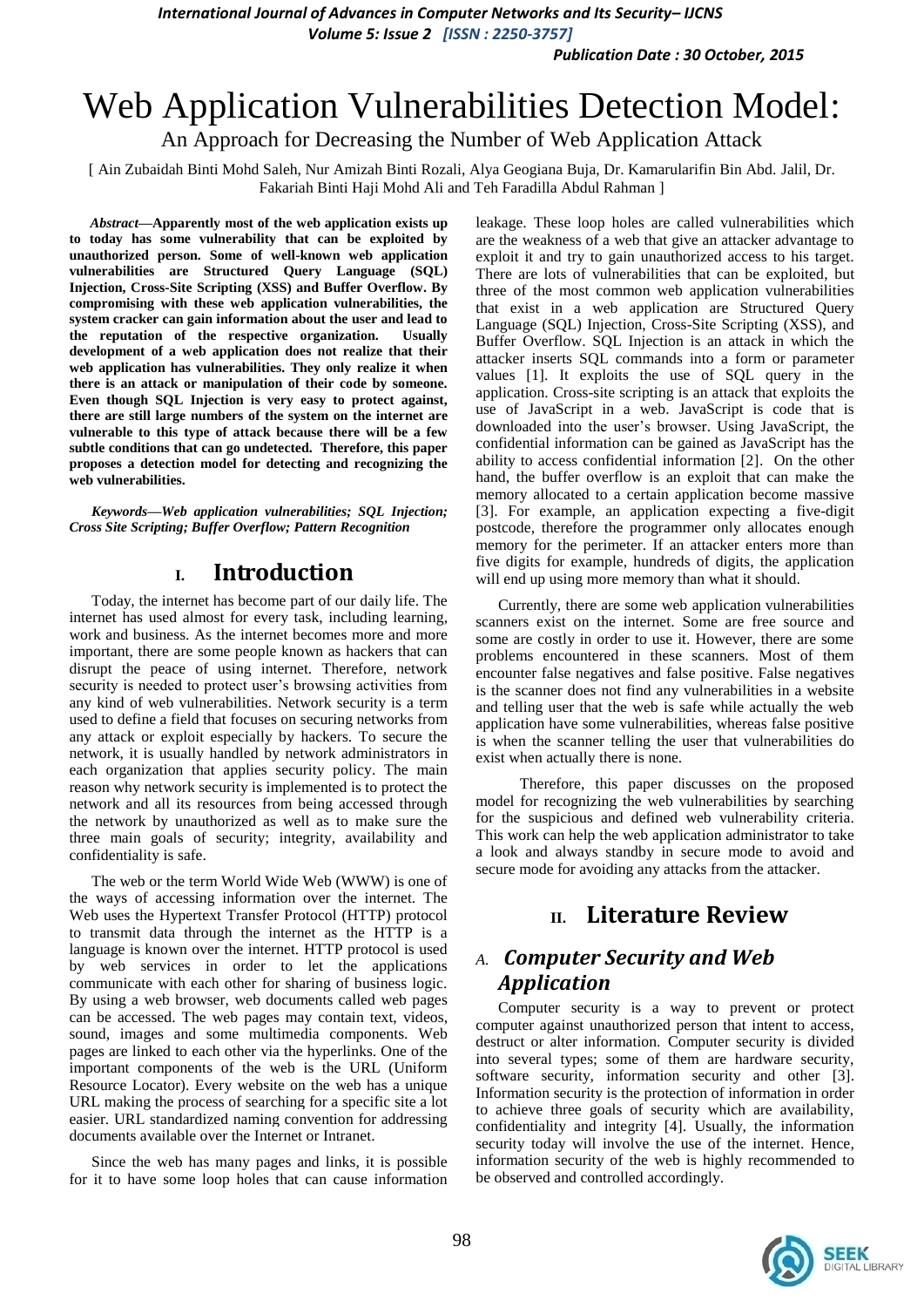#### *Publication Date : 30 October, 2015*

The web application can be described as an output of the developed script language such as Active Server Page (ASP) and Java Server Page (JSP) [1]. According to [5], the most widely used languages are Java, .Net and PHP, however many organization uses ASP in their web system. Depends on its purpose, this application can process and store the data into the back end database [6]. It is made of several components that can be compromised like URL and the user input from which considered as the weakness or the vulnerabilities of the web application. The flaws or weakness of a web application can be used by the attacker or a hacker to exploit the web application. The proliferation of web application has increased the number of information being stored online; as a result the attack on web application also keeps on growing [6].

#### *B. Web Application Vulnerabilities*

There are many types of web vulnerabilities. Some of them are SQL Injection, Cross-Site Scripting (XSS), Cross Site and Buffer Overflow.

SQL is a programming language that was created for the purpose of managing the data stored in a relational database. Managing of data, including adding, deleting, editing and retrieving all the information stored in a database. For web application, SQL is the only way for users to communicate with the database. Some examples of a relational database are Oracle, Microsoft Access and MySQL [7]. One of serious attack based on SQL is SQL Injection. It allows hackers to gain unrestricted access to the databases underlying in the web application. As these databases may contain sensitive user information, the causing security desecration can include many problems such as fraud and identity theft [8]. In some cases, attackers can even use an SQL Injection vulnerability to take control of and corrupt the system that hosts the Web application.

Cross Site Scripting (XSS) is a well-known and one of the common web application vulnerability being used by hackers or attacker today [9]. Other than that, some of another method that are listed like Information Disclosures, Content Spoofing and Stolen Credentials most likely the after effects of XSS attacks. XSS can be categorized into three types which are: Stored, Reflected and DOM Based Attack [10]. In Stored XSS, the attacker usually stored the malicious script in different kind of ways, such as message forum, comment field and other trapping ways they have been decorated by the attackers. While in Reflected XSS, the attack happens when a user click an unknown link such in an email message or in web server. After user click the link, the injected code will reflected off the web server with some error message and search result. Differ from other two types of XSS attack, DOM (Document Object Model) Based Attack is kind of XSS attack that performed by altering the DOM environment on the client side rather than sending the malicious code to the server.

The buffer overflow is an exploit that can make the memory allocated to a certain application become massive [3]. For example, an application expecting a five-digit postcode, therefore the programmer only allocates enough memory for the perimeter. If an attacker enters more than five digits for example, hundreds of digits, the application will end up using more memory than what it should.

Meanwhile, cookies are used to tell the system or application who is the user that currently using the system. For example, when a user login to the web application a cookie will be assigned. After the cookie has been assigned, the application will recognize the user by using the cookie [13]. Cookie poisoning is an exploit that involve the cookie to get confidential information. Usually this type of attack used for identity theft. It is said that this type of attack is easy to avoid by installing the firewall.

Based on the report by IBM in 2012, it stated that XSS and SQL Injection are growing rapidly throughout the year. On the other hand, [5] reported that XSS had become the number one vulnerability to most of programming language on the web; the highest number of XSS found was in Pearl language, followed by Java and PHP while SQL injection vulnerability was found mostly in ColdFusion, followed by ASP.NET. Among the web vulnerabilities discussed, Buffer Overflow has the lowest percentage found on the web applications. However, it was stated that many vulnerabilities found were not affected by language choice.

#### *C. Exact String Matching*

In order to gain the process of detecting the web application vulnerabilities, a few exact string matching algorithm has been studied. Brute Force string matching algorithm also known as a Naïve string matching algorithm is a very straightforward approach that based on the definitions and the problem statements [14]. According to [15], Knuth-Morris-Pratt is another example of string matching algorithms. The idea of this algorithm basically is the same as the brute force algorithm, but it is an enhanced version as it can shorten the time. This is because using a preprocessing phase, the window shifted will not necessarily buy one. Same as Brute force string matching algorithm compares from left to right. Boyer-Moore string matching is one of the fastest string search algorithm as it search the string for the pattern but not each of character in the string. As the pattern length increase, the algorithm will run faster. This algorithm usually used to search for virus patterns, search database and do other tasks that need for searching large amount of data in a short period of time [14].

#### *D. Related Works*

There are some related works that have been done by some other researchers out there regarding the web application vulnerability scanner. Some of them just focus on a certain type of web application vulnerability, but some able to detect many types of vulnerability in one project. Simply refer to [16] a tool for detecting SQL Injection called the SQL Rand has been developed. This approach basically based on instruction-set randomization. It provides a framework that instead of using normal SQL keywords; the developer can produce queries using randomized instruction. However, as it applies a secret key to alter instructions, security of this approach is dependent on attackers not being able to find out the key.

Other research is Secubat. It is a web vulnerability scanner that can detect SQL Injection and XSS. This scanner that uses a black-box approach to crawl and scan web sites for the attendance of exploitable SQL Injection and XSS vulnerabilities contains three main components which are: Crawling Component which gathers a set of target websites,

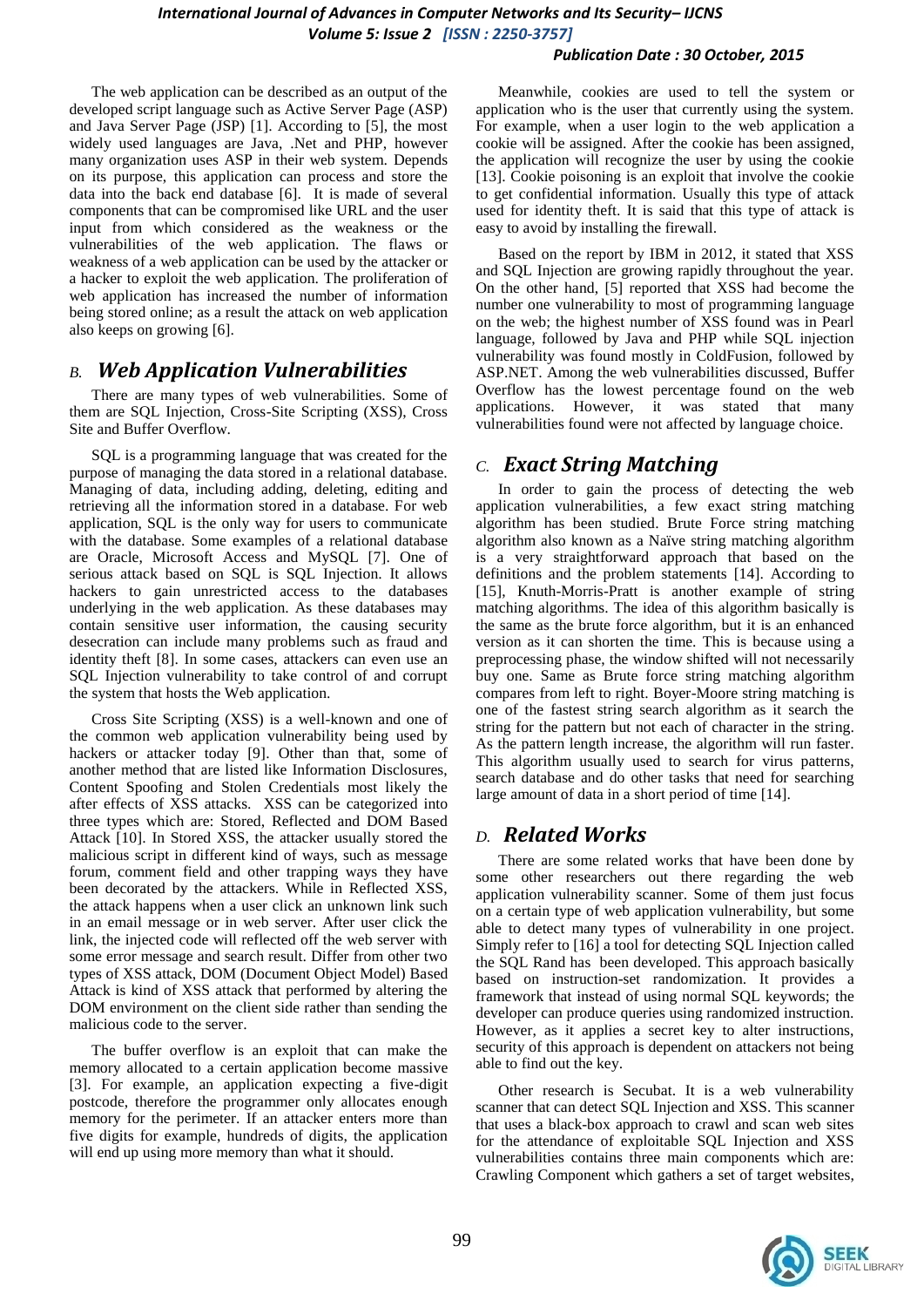*Publication Date : 30 October, 2015*

Attack Component launches the configured attacks against these targets and Analysis Component examines the results returned by the web applications to determine whether an attack was successful [17].

Johns et al. [18] proposed a Server-Side Detection of Cross-site Scripting Attacks (XSSDS) that use passive detection system to identify successful XSS attacks. It depends on the HTTP traffic incoming parameter and reflected XSS issue. The proposed detector relies upon a direct comparison of incoming HTTP-parameters and outgoing HTML. Stored XSS is therefore not always detectable with this approach: the required direct relationship between HTTP request and response does not necessarily exist. It might be possible to detect the initial exploiting request/response pair, if the given stored XSS takes effect immediately. However, in certain cases, the HTTP request that injects the malicious payload permanently in the application and the poisoned HTML response are not created successively.

## **III. Methodology**

There are six phases involved, which are information gathering, data collection, selection of algorithm, identification of the process, construction of an algorithm and evaluation.

The first phase is information gathering in order to come out with the research requirements. During the first phase, issues and areas in the current trend of information security will be studied thoroughly. The studies will include some explanation about web, web vulnerabilities and algorithms that are currently being utilized for the string searching. Once these requirements are identified, the next phase is data collection. It is conducted to identify and define the criteria of web vulnerability. Experts' views and opinions are extremely required during this phase.

The third phase is to determine the algorithm requirement for the method and to select the suitable detection technique. Based on the requirements, a selection of algorithm that most suitable to be used will be conducted. As a result, Boyer-Moore is selected as the most suitable algorithm to be used since it can search for a pattern in a short period of time. The fourth phase specifically focuses on how to perform the process of detecting the web application vulnerabilities. During this phase, the algorithm for detecting the web application vulnerabilities will be constructed. Then the algorithm was designed and developed.

The next phase is constructing the algorithm for detecting the web application vulnerabilities. Fig. 1 shows the development of algorithms. Initially the algorithm process was determined based on the vulnerabilities, and while final phase is evaluating the method. Some experiments should be conducted in this phase. The performance of the proposed detection model will be evaluated by:

- 1) Measuring the efficiency of the proposed detection model by measuring the time taken for it to complete the scan
- 2) Measuring the accuracy of the proposed detection model by comparing the total vulnerabilities detected in the target to the total vulnerabilities exist.

#### **IV. The Proposed Model**

This section discusses on the proposed model for detecting the web application vulnerabilities. The proposed model composes of three main detection modules. Each module will execute the process by employing the Boyer Moore string matching algorithm.

# *A. The Overview of The Proposed Model*

Upon starting the proposed detection model, several modules for each of the vulnerabilities will be loaded. The module will scan for the attribute or criteria of the web application vulnerabilities. Fig. 2 shows the flow chart of how the proposed model will work.

The first process is initiated by the user by entering the input string or files that will be used to execute the detection module. The string can be the URL of the site or web application while the file can be the stream of source code for each web application. The server of the target will be scanned in order to get the information needed. Next step is the launching of the modules and perform each of their functions. The first detection module launch will be the SQL Injection Detection Module, followed by the XSS Detection Module and finally with the Buffer Overflow Detection Module. Lastly, a report will be generated based on the finding of the scan. The respective web application can be detected as not vulnerable at all, or vulnerable to SQL injection attack or XSS attack or Buffer Overflow or vulnerable to all types web application vulnerabilities.



Figure 1: Web Vulnerabilities Detection Model Algorithm Development

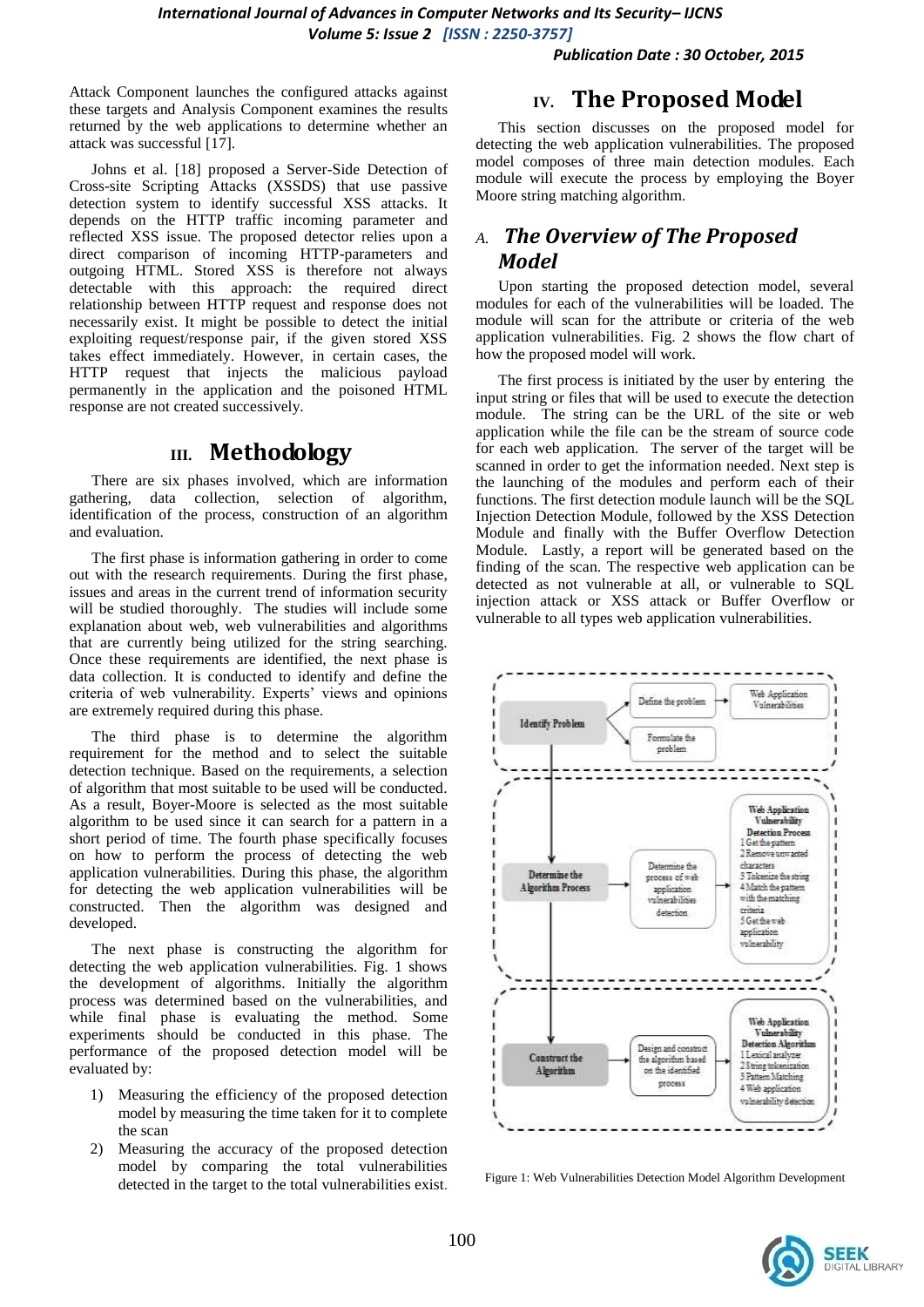#### *Publication Date : 30 October, 2015*

Based on the chosen string matching algorithm, each of the string or files will be scanned for the defined attributes of each web application vulnerability. The number of matching attribute will be calculated for the reporting purposes. The larger number of percentage, the more vulnerable the web application.



Figure 2: Proposed Model

#### *B. Input, Scan, Match and Report*

Fig. 3 shows the process of inserting the input string, scanning, matching and reporting. In the first place, the input string of the source file will be scanned character by character. The employment of the Boyer Moore string matching algorithm will allow the model to scan character by character starting from left to the right. The complete scanned word will be matched with the defined attributes of each web vulnerabilities.



Figure 3: The Process of Web Application Vulnerabilities Detection by Employing Boyer Moore String Matching Algorithm

This is called pattern recognition. The matching will be started with SQL Injection attributes followed by XSS and Buffer Overflow attributes [18]. If there is a match, the web application is considered vulnerable and the report will be generated from the use of web administrator to take further action. The process of the detection will be optimized.

### **V. Conclusion**

The increasing use of the web has led to the increasing of cybercrime in the internet world. User's confidential details are easily exposed to anonymous who always use them in the wrong way. Many methods were used to overcome the problem, but produce a false result. Therefore, a few models were studied and finally one model was chosen. The proposed model uses Boyer Moore string matching algorithm with the hope it will be able to detect web application vulnerabilities such as SQL injection, XSS and Buffer Overflow.

A few experiments will be conducted in the future to test the proposed model in detecting web application vulnerabilities. This proposed model is expected to be able to detect the vulnerabilities and generate a report for reference and further action by the web administrator.

#### *Acknowledgment*

The authors would like to thank Universiti Teknologi MARA for supporting this work. This work was supported by Universiti Teknologi MARA, Malaysia and Ministry of Higher Education of Malaysia under Research Acculturation Grant (RAGS) 2013.

#### *References*

- [1] Dr. E. Benoist, Advanced Web Technology 9) OWASP Top 10 Vulnerabilities & Cross Site Scripting, 2012
- [2] Visa Bulletin, Top Three E-commerce Vulnerabilities and Acquirer Actions to Ensure Their Merchants Protect Online Data, 2012
- [3] B. Pawar Pankaj, M. Nagle and K. Kawadkar Pankaj. 2012. Prevention of Buffer overflow Attack Blocker Using IDS, International Journal of Computer Science and Network (IJCSN) Volume 1, Issue 5, October 2012 www.ijcsn.org ISSN 2277-5420.
- [4] Stallings, W. Network Security Essentials Applications And Standards, 4<sup>th</sup> Edition, Pearson, ISBN 13: 978-0-13-706792-3, 2011.
- [5] Whitehat Security Report. 2014 Website Security Statistics Report.

http://info.whitehatsec.com/rs/whitehatsecurity/images/statsre port2014-20140410.pdf (access on 17 November 2014)

- [6] TrendLabs, Web Application Vulnerabilities HOW'S YOUR BUSINESS ON THE WEB?, 2012.
- [7] R.P. Mahapatra and S. Khan, A Survey Of Sql Injection Countermeasures, International Journal of Computer Science & Engineering Survey (IJCSES) Vol.3, No.3, June 2012.
- [8] G.J. Halfond William, J. Viegas and A. Orso. 2006. A classification of SQL-injection attacks and countermeasure, In Proceedings of the IEEE International Symposium on Secure Software Engineering, Arlington, VA, USA, pp: 13- 15.
- [9] J. Manico, Future of XSS Defense, 2012.